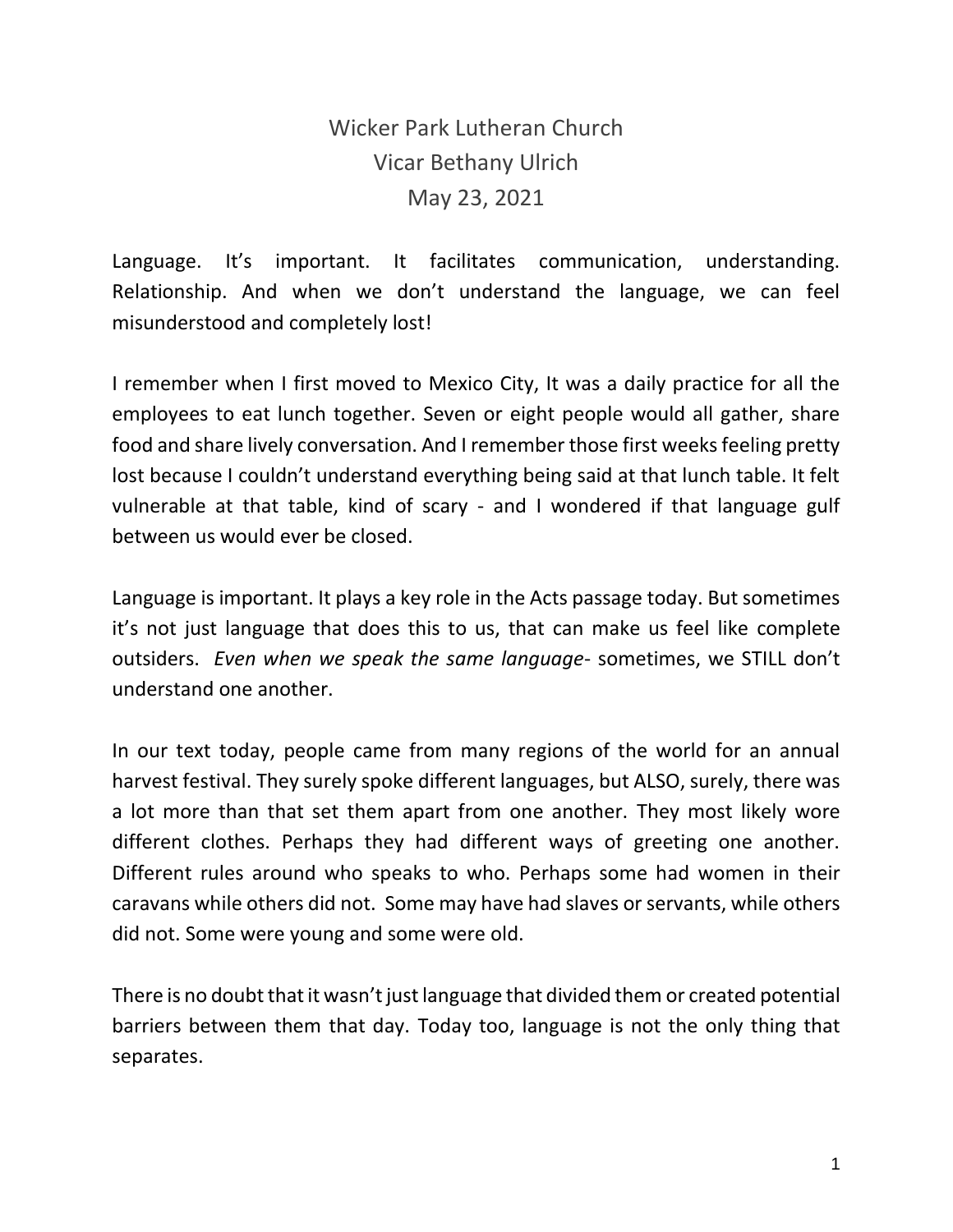*Even when* we speak the same language, we still find ways to create barriers that tend to keep some people in, while keeping others out. That can make people feel oceans and miles away from one another.

Sometimes, in the church, terminology and rituals (even though they are in our native language English) might make us feel like outsiders if we don't automatically know what those terms mean or how to participate in the rituals. I remember one church, where there were numbers for everything. A page number in one book for certain prayers and creeds and other page numbers for ANOTHER book with hymns. Maybe It was just me, but it took me a while to figure this out and I often couldn't get on the right page before they moved on to the next piece of the service.

Unfortunately, all types and denominations of churches can fall into the trap of creating VERY subtle barriers that create insiders- those who come every week, grew up in that tradition, are well versed in the lingo and language (and even page numbers!) of that community. And the outsiders- people who many times are visitors or folks who aren't used to the traditions of that community, or perhaps who speak differently, dress differently, come from different places.

On that first Pentecost day, there were a lot of differences and potential for that insider and outsider dynamic. I LOVE that the first act of the Spirit in the early church was to erase that first line of division- language.

I wonder if those gathered felt like I did the day, after about 2 or 2.5 years of those daily lunches, when suddenly realized, "Wait a minute, I can understand everything being said right now!" I wonder if they felt the sense of inclusion I felt when I could finally be an active participant in those conversations and not just sit by and listen for a word or two that I understood. I wonder if they sighed with *amazement* like I did that day, when I realized that with time, patience, and lots of vulnerability and courage to keep going to those lunches- a barrier had slowly come down.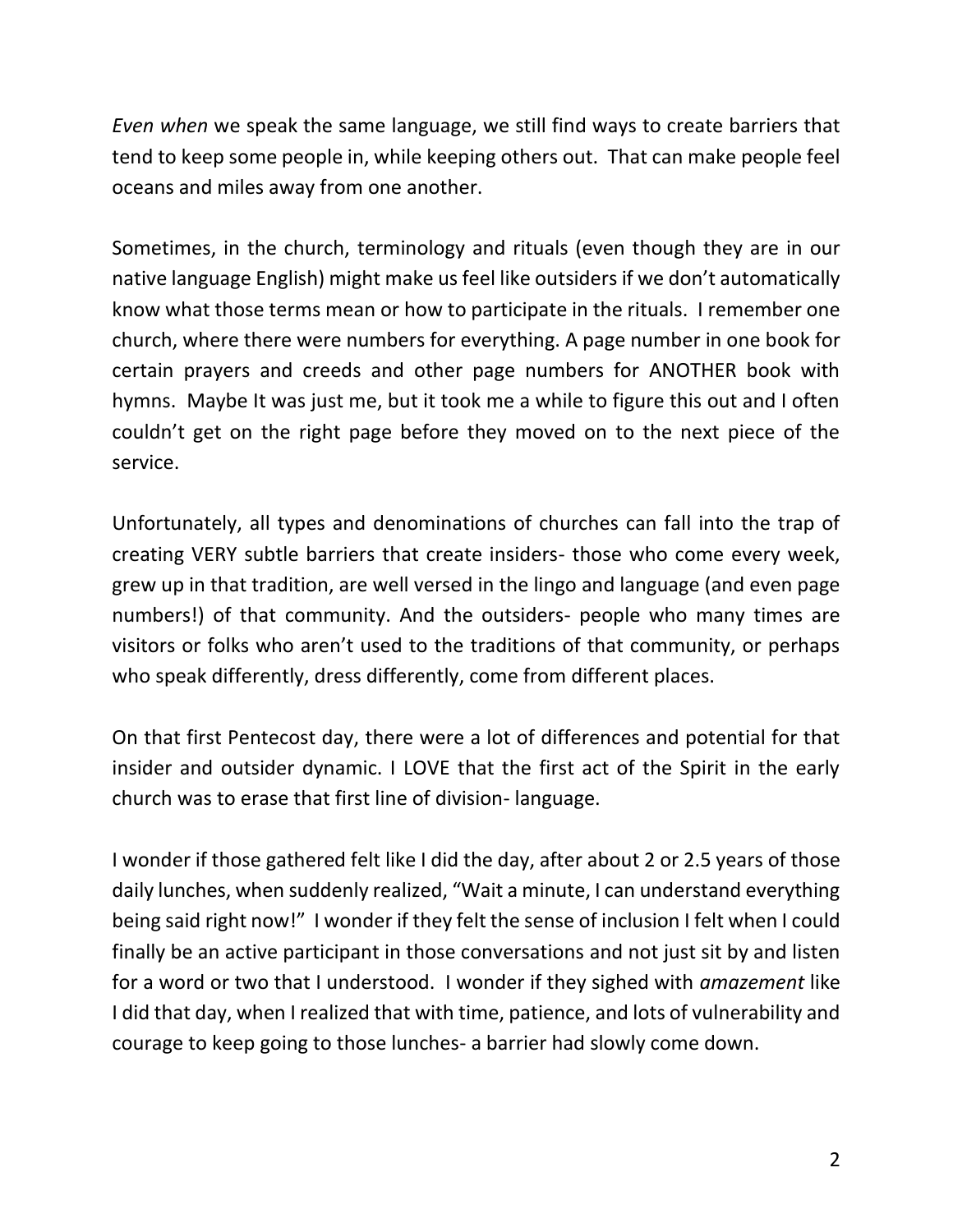And that's not all the Spirit did that day the church was born. The amazing thing about the Spirit descending on this assembled group, is that not only did the Spirit help everyone to understand, but she brought down barriers IN ADDITION TO language.

The Spirit brought equal *understanding* to all, equal *access to knowledge* for all. In a sense, the Spirit equalized ALL who were there. The Spirit put them all on the same playing field. Gave them ALL the same tools to work with. No one had an advantage over the other. NOT. ONE.

As the prophet Joel declared- the Spirit was poured out on *everyone*- even people who were otherwise forgotten about or left on the outside of gatherings like this. The prophet declared: I will pour out my Spirit upon **all** flesh. The prophet goes on to name sons AND daughters, young AND old, slave AND free. *All people* will receive the Spirit.

And, when the Spirit was present, **all people** had access to the good news of God's love, of God's deeds on earth.

Just as the Spirit breathed new life into the gathered community by breaking down barriers to engagement/to understanding… the Spirit continues to do this today! The Spirit continues to move us, to put the wind and the fire in us to speak across languages and all the things that separate us.

Maybe you haven't felt that rush of wind of the Spirit lately or felt that heat under your feet lately. But perhaps you've felt discomfort. Or vulnerability. Or fear of something new. Like when I sat at that lunch table, not understanding anything. All these things can ACTUALLY point us to where the Spirit is at work. To where new life in God can be found.

The equalizing work of God through the Spirit is indeed all around us- breaking down barriers in language and all kinds of things we never imagined could be broken down.